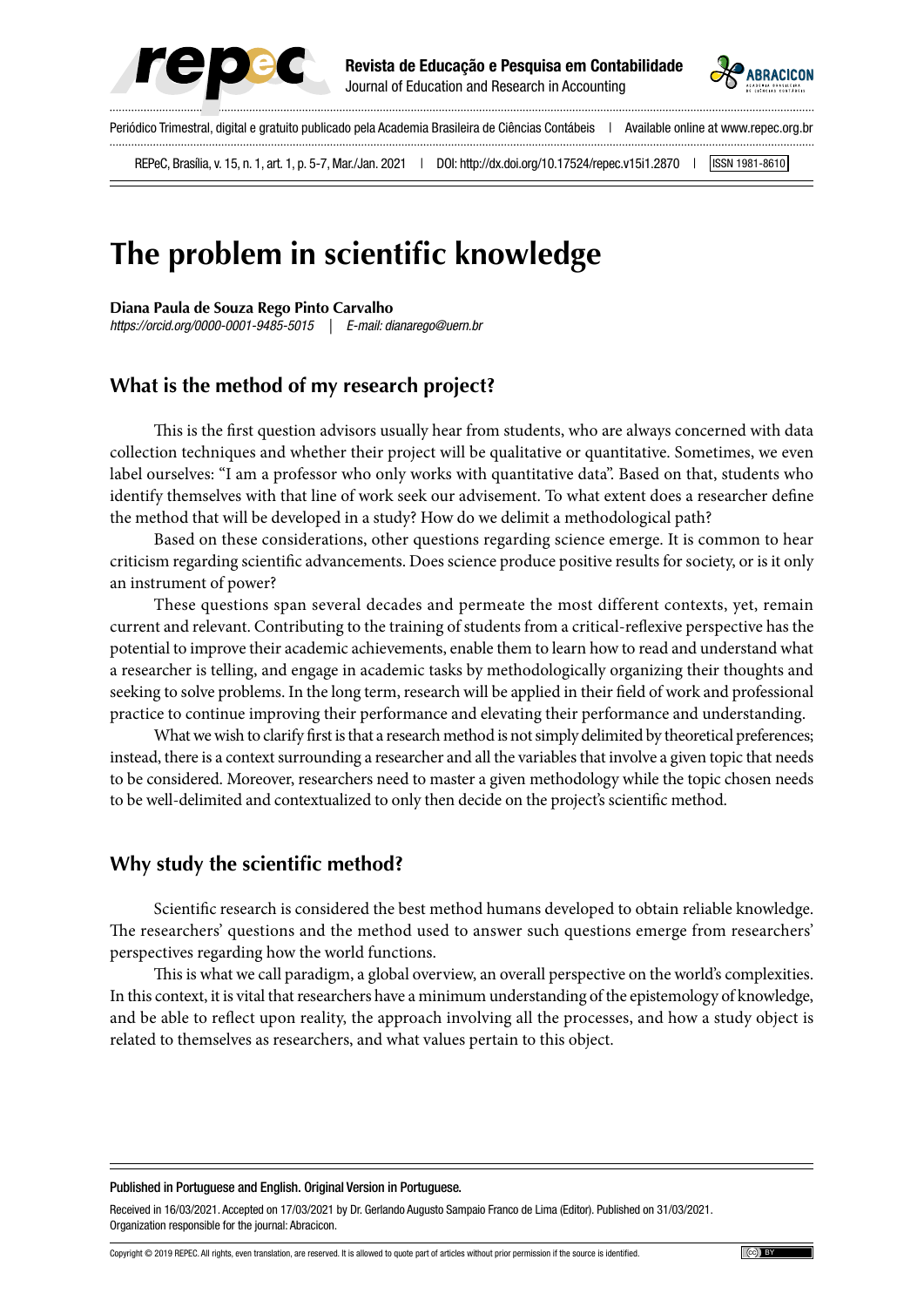

Habermas (2002) considers that it is not a matter of changing or improving the situation of subjectcentered reasoning. The paradigm that represents the knowledge of objects should be replaced by the paradigm of understanding among individuals able to talk and act. In the knowledge paradigm, a conscious individual refers to him/herself in the same way as to entities of the world. In the understanding paradigm, when the ego talks and the alter takes a stand, they participate in an interpersonal relationship. Hence, the ego is in a relationship that, from the alter's perspective, enables it to refer to itself as the participant in an interaction.

Therefore, it is essential to realize that scientific knowledge is produced by individuals who think, feel, and do and there is a constant interaction between thinking, feeling, and doing. Hence, researchers need to rethink the strict sequence of steps taught in the scientific method, which starts with observation and culminates into a conclusion, a discovery (Moreira, 1993).

To understand how research is developed, how a given result is highly accurate or little significant, or yet, how a thesis is refuted, it is essential to study the method, the methodology. It is vital to know and practice; only then is it possible to assess the results of studies critically.

Hence, some concepts need to be clarified. Know that method originates from the Greek *méthodos*  (*meta*= following after +*ódos*= path). Following its origin, a method is one way or the way to reach an end or objective, which is distinguished from methodology, which originates from the Greek word *méthodos*  (way to achieve an objective) +*logos* (knowledge). Hence, methodology is the study of method. Hence, there are procedures and rules implemented for a given method. Therefore, a scientific method is the science's way to reach an objective, while methodology refers to the rules established for a scientific method (Richardson, 2017, p. 16).

Now that we understand that the methodological path needs to be studied to be delimited, we start reflecting upon the selection of the best technique to collect data and the most appropriate strategy for analysis. It may even sound philosophical, but who or what defines a given method for a project is the research problem. Students need to understand the importance of a well-delimited research problem to describe what one desires to study clearly and what objective one aspires to achieve.

### **The contribution of the scientific method for society**

We need to be autonomous and have the ability to problematize, contextualize, criticize, and reflect upon theoretical and applied studies to advance scientific knowledge. A research problem delimits the method and establishes socio-environmental relationships with scientific and technological concepts.

Lakatosand Marconi (1982, p. 39-40) refer to the method's distinctive characteristic of supporting understanding, in its broadest meaning, notthe results of scientific investigation, but the investigation process itself.

By corroborating this thought, we argue that the same object can be considered from different perspectives, but for it to happen, researchers need to master its content and all the circumstances that may influence it. A more comprehensive way to deal with degrees of differences between quantitative and qualitative methodological approaches lies upon the basic philosophical assumptions researchers assume and research strategies used in the entire study. Thus, once more, the need to acquire epistemological knowledge regarding science stands.

Therefore, there are some technical procedures to support the delimitation of a research problem. First, the problem must be a problem that draws attention and requires an answer. The researcher has to recompile information related to this problem and study potential relationships between pieces of information to contribute and clarify the problem and then propose potential explanations (hypotheses).